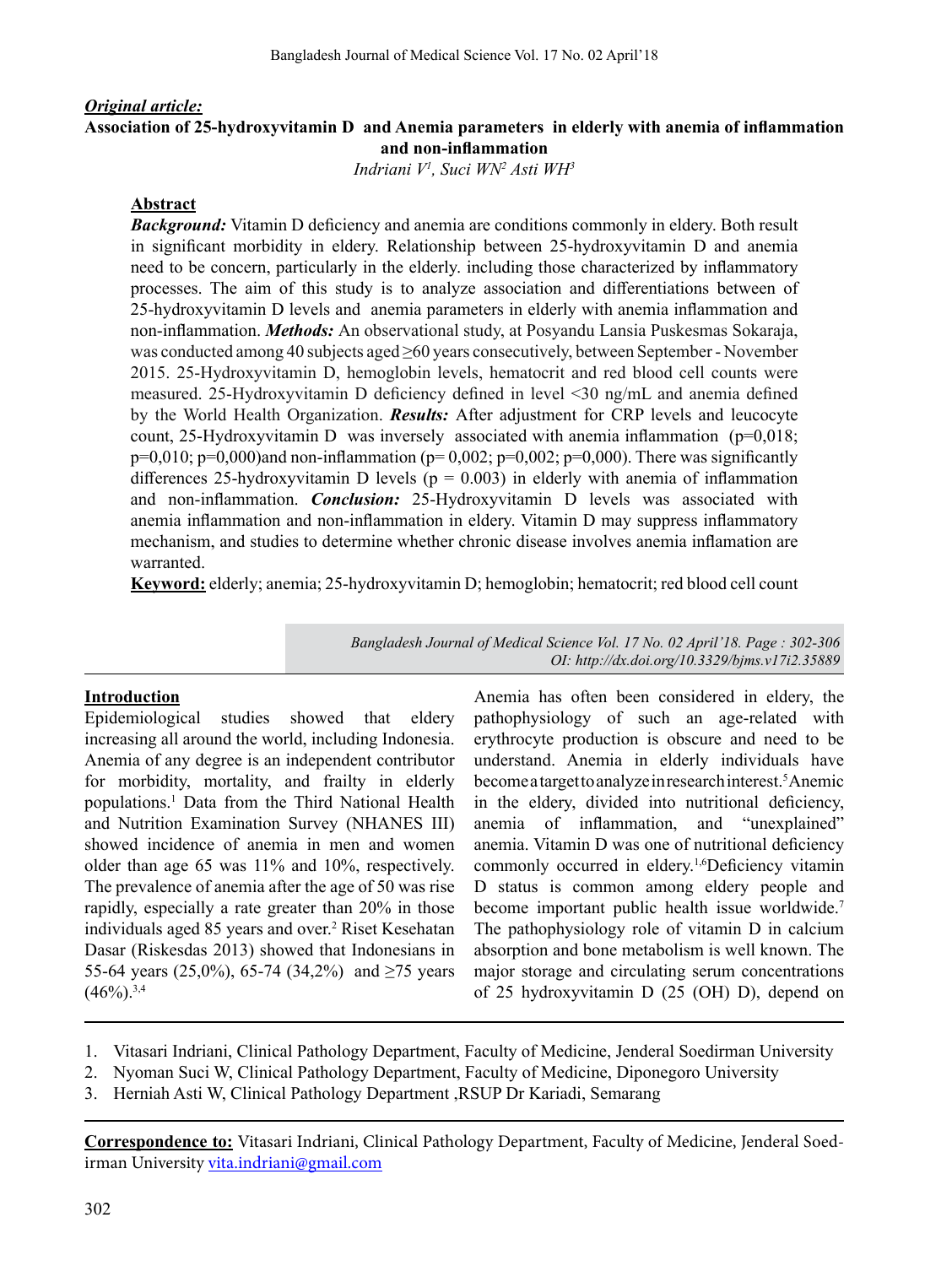the supply of cholecalciferol (sunlight exposure) and ergocalciferol (dietary sources). 25 (OH) D is converted to its metabolically active form, 1,25 dihydroxyvitamin D (1,25 (OH) D), in the kidney, although hydroxylation of 25 (OH) D to 1,25 (OH) D can also occur in many different tissues throughout the body, including bone and muscle.<sup>8</sup> Deficiency 25 (OH) D or 1,25 (OH) D can promote to secondary hyperparathyroidism. Parathyroid hormone induced hydroxylation of 25 (OH) D to 1,25 (OH) D in the kidney, which results in a compensatory rise in 1,25 (OH) D concentrations to normal or elevated levels. Low serum levels of 1,25 (OH) D can occur due to impaired renal conversion of 25 (OH) D, which in commonly occur in eldery. $8,9$  1,25 (OH) D regulates erythropoiesis by stimulating erythroid progenitor cells in bone marrow with cytokines and hormon, including erythropoietin (EPO), and it has been reported that vitamin D metabolites are needed for red blood cell production.<sup>9</sup> Vitamin D have important role on erythropoiesis including cellular proliferation and differentiation and induction of erythroid progenitors in bone marrow. Low 1,25 (OH) D levels may therefore lead to anemia. Serum concentration of 1,25 (OH) D mediates cellular actions of vitamin D. It modulates the level of systemic cytokine production, thus can be reduce the inflammatory milieu that leads to anemia inflammation. Studies have demonstrated that 1,25 (OH) D reduces cytokine production in inflammation mechanism.6,8

Previous studies showed that association between vitamin D status and anemia with inflammation was significant. $10,11$  The mechanism underlying this relationship involved hepcidin, a hormone produced from hepatosit that involved in the regulation of Fe recycling in the body. Hepcidin was induced by pro-inflammatory cytokines including IL-6.<sup>12,13</sup> Chronic inflammatory conditions made Fe become sequestered in reticuloendothelial system and distinguised for erythropoiesis, which may lead to anemia. Recently studies showed vitamin D has been reported to lower inflammatory cytokines implicated in the patophysiology of anemia with inflammation involving hepcidin reduced. Thus, vitamin D has anti-inflammatory effect that can may reduce the risk of anemia.<sup>14</sup>

Increasing risk of vitamin D deficiency in eldery due to several factors including lack of sun exposure and declining in synthesis and metabolism of vitamin D. Thus, anemia and low active metabolic vitamin D levels are conditions that both increase in eldery and may result in morbidity.<sup>8,15</sup> While there was some

studies for an association between dificiency serum  $25$  (OH) D levels and anemia.<sup>12</sup> The previous studies were involved patients with chronic kidney disease  $(CKD)$ , end-stage renal disease,<sup>16</sup> congestive heart failure<sup>17,18</sup> or diabetes<sup>19</sup>.

The primary aim of our study was to investigate a significant correlation between 25 Hydroxyvitamin D and anemia parameters in eldery community of 60 years and older with anemia inflammation and non inflammation.

## **Material and Methods**

An observational study, was conducted in Posyandu Lansia Puskesmas Sokaraja, among 40 subjects aged ≥60 years consecutively, between September - November 2015. Exclusion was based on history of malignancy during the previous 5 years; autoimmune disease, hypertension, chronic kidney disease, cardiovascular, diabetes mellitus, rheumatoid arthritis, haematological disorders, infectious and vitamin D supplementation.

The 25-hydroxyvitamin D( 25 (OH) D) levels was measured by ELISAmethods. 25 (OH) D insuficiency was defined as a level <30 ng/mL and deficiency was defined as a level  $\leq 10$  ng/mL.<sup>8,20</sup> Levels of hemoglobin, hematocrit and red blood cell count were measured by flowcytometry, Mindray BC5200. Data was correlated with spearman-test and compared with independent t-test, significantly  $p<0,05$ . Anemia criteria used in this study were those defined by the World Health Organization: hemoglobin level <12 g/ dL for women and <13 g/dL for men.. Inflammation defined as CRP (+)/positif and leukocyte >11.000/ mm<sup>3</sup> or <4000/mm<sup>3</sup>. All participants engaged voluntarily and signed informed consent forms. The institutional ethical review approved from Medical Faculty Diponegoro University/RSUP Dr Kariadi Semarang (no 584/EC/FK\_RSDK/2015)

## **Results**

Hematological data from 40 eldery subjects.showed tahat anemia inflammation had lower vitamin D levels, haemoglobin levels, hematocrit and red blood cell counts, compare with anemia non inflammation. This study demonstrates a higher prevalence of anemia in individuals with 25 (OH) D deficiency compared with those with normal 25 (OH) D levels. Anemia were higher in the 25 (OH) D deficiency group compared with those with normal 25 (OH) D levels. Subject with 25 (OH)D deficiency had a lower Hb level compared with those with normal 25 (OH) D levels.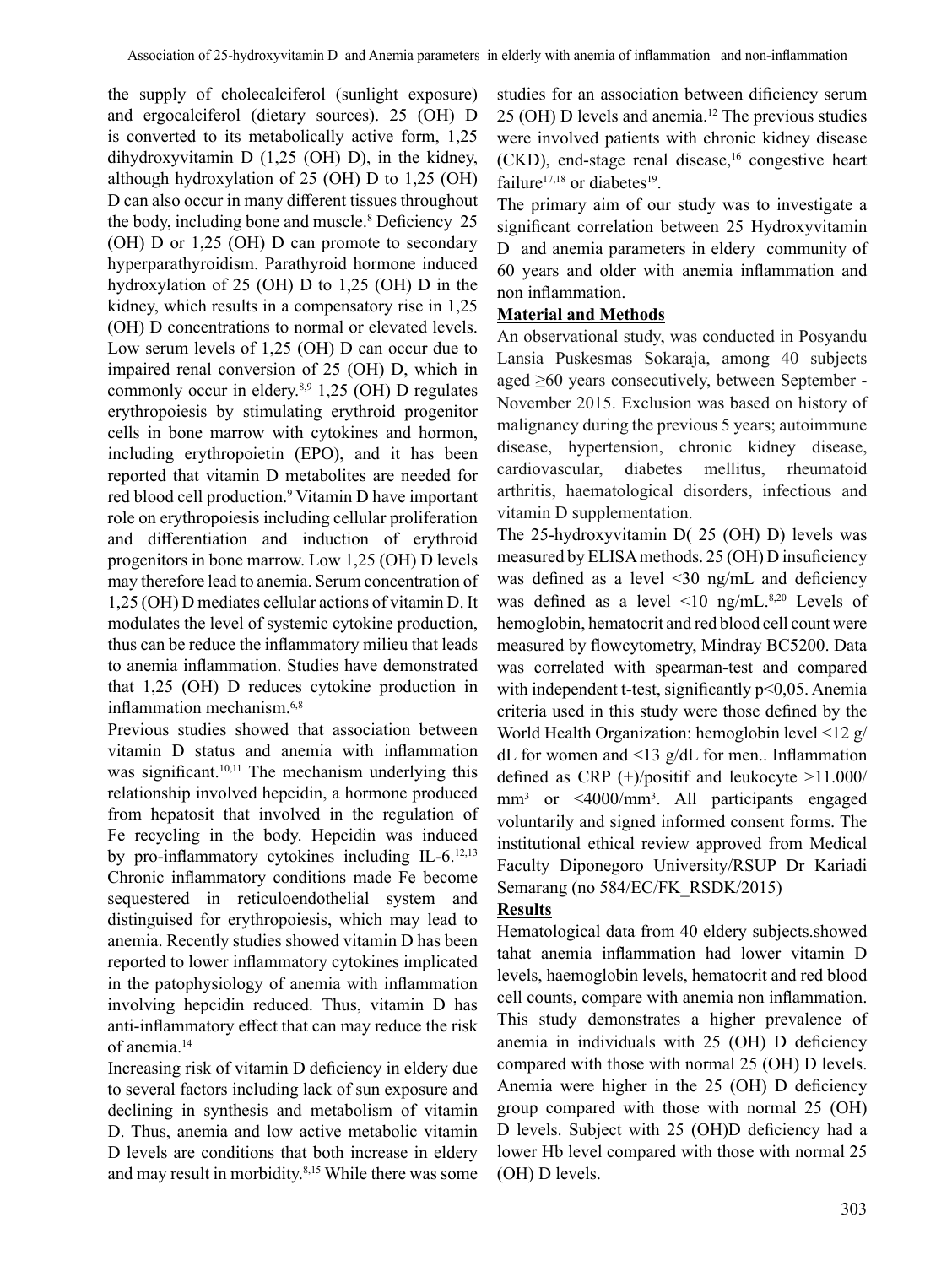| Characteristic                         | Anemia<br>inflammation<br>$(n=20)$ | Anemia non<br>inflammation<br>$(n=20)$ |
|----------------------------------------|------------------------------------|----------------------------------------|
| Age(years)                             | $66,55\pm4,33$                     | $63,7\pm3,33$                          |
| Leukosit counts $(x10^3 / \mu L)$      | $8,37\pm2,86$                      | $7,01\pm1,19$                          |
| 25-hydroxyvitamin D(ng/ml)             | $17,06\pm9,55$                     | $28,34\pm 14,99$                       |
| Haemoglobin (gr/dl)                    | $9,90 \pm 1,29$                    | $10,22 \pm 1,05$                       |
| Hematocrit $(\% )$                     | 39,79±3,99                         | $40,71 \pm 3,02$                       |
| Red blood cell counts $(x10^6)$<br>uL) | $4,46\pm0,48$                      | $4,549\pm0,40$                         |

**Table 1.** Main characteristics of the population

The subject age average was 65,13 years: 17,5% of male and 82,5% of female. The majority serum 25(OH) D level was in deficiency status: 17.06 ng/mL in anemia inflammation and 28,34 ng/mL in anemia non inflammation. Approximately 20% of subjects with vitamin D deficiency (<10 ng/mL): 15% of males and 75% of females.

**Table 2.** Distribution of 25-Hydroxyvitamin D

| 25-hydroxyvitamin<br>D           | Anemia<br>inflammation<br>$(n=20)$ | Anemia<br>non inflammation<br>$(n=20)$ | N  | $\frac{0}{0}$ |
|----------------------------------|------------------------------------|----------------------------------------|----|---------------|
| Deficiency (<10ng/<br>ml)        | $8(40\%)$                          | $0(0\%)$                               | 8  | 20            |
| Insuficiency (10-<br>$30$ ng/ml) | 11(55%)                            | $12(60\%)$                             | 23 | 57,5          |
| Normal (30-100ng/<br>ml)         | 1(5%)                              | $8(40\%)$                              | 9  | 22,5          |

Vitamin D insufficiency data showed higher in anemia inflammation (55%) rather than anemia non inflammation(60%). There was no vitamin D deficiency in anemia non inflammation. Subject with normal 25 (OH) D levels only 5% in anemia inflammation and 40% in anemia non inflammation.

Table 3. Association between 25-Hydroxyvitamin D and parameters anemia.

| Variable                                        | Anemia       |          | Anemia non   |              |       |  |  |
|-------------------------------------------------|--------------|----------|--------------|--------------|-------|--|--|
| $25$ -hydroxyvitamin D (ng/                     | inflammation |          | inflammation |              | р     |  |  |
| $ ml\rangle$                                    | p            | R        | P            | $\mathbf{r}$ | 0,003 |  |  |
| Haemoglobin(gr/dl)                              | 0,018        | $-0,521$ | 0,002        | $-0,643$     | 0,397 |  |  |
| Hematocrit (%)                                  | 0,010        | $-0,562$ | 0.002        | $-0,638$     | 0,325 |  |  |
| Red Blood Cell Counts<br>(x10 <sup>6</sup> /uL) | 0,000        | $-0,904$ | 0,000        | $-0,818$     | 0.511 |  |  |

Univariate analysis defined there was association between 25-Hydroxyvitamin D and anemia parameters (haemoglobin, hematocrit and red blood cell counts) in eldery with anemia inflammation and non inflammation (Table 3). Significantly differentiation 25-hydroxyvitamin D between anemia inflammation and non inflammation  $(p<0,005)$ .

### **Discussion**

In this study we examine crosssectional associations between concentration serum vitamin D level and anemia parametrs levels in eldery with anemia inflammation and non inflammation. Previous studies suggest that 25 (OH) D levels influence haemoglobin. Two crosssectional studies have showed associations between low 25 (OH) D level and anemia in older people.<sup>12,21</sup> We found that after adjusting for leukosit counts and CRP levels, 25 (OH) D were significantly associated with haemoglobin levels. There was also significantly differentiated 25 (OH) D levels between anemia inflammation and non inflammation. Our findings showed the possibility of the potential role of 25 (OH) D in the pathogenesis of anemia inflammation eldery. The 25 (OH) D has potensial role in modulator of chronic inflammatory responses, 25 (OH) D is involved in downregulating inflammatory markers, anti-proliferative effect and induced cytokine interaction in chronic inflammatory diseases.<sup>22,23</sup>

The vitamin D has underlying mechanism role in the suppression of the inflammatory that involved to the development of anemia inflammation. Direct effect of Vitamin D in hematopoietic tissues is proliferation of erythroid precursor cells and increased erythropoietin receptor, because vitamin D receptor is also expressed in bone marrow.8,24,25

The conflicting findings in our study were accounting for potential confounders such as sunlight exposure and vitamin D intake that could be associated with vitamin D and haemoglobin. 26,27

The lower vitamin D status in females could be explained by type of clothing (hijab) that females wear, sun protection and deficiency vitamin D intake seen in Indonesian women. High prevalence of deficiency vitamin D in postmenopausal females may have risks of both nutritional deficiency or anemia of inflammation.8,28,29

Our study strength was investigate a correlation between the biologically active form of vitamin D, 25 (OH) D, and the prevalence of anemia in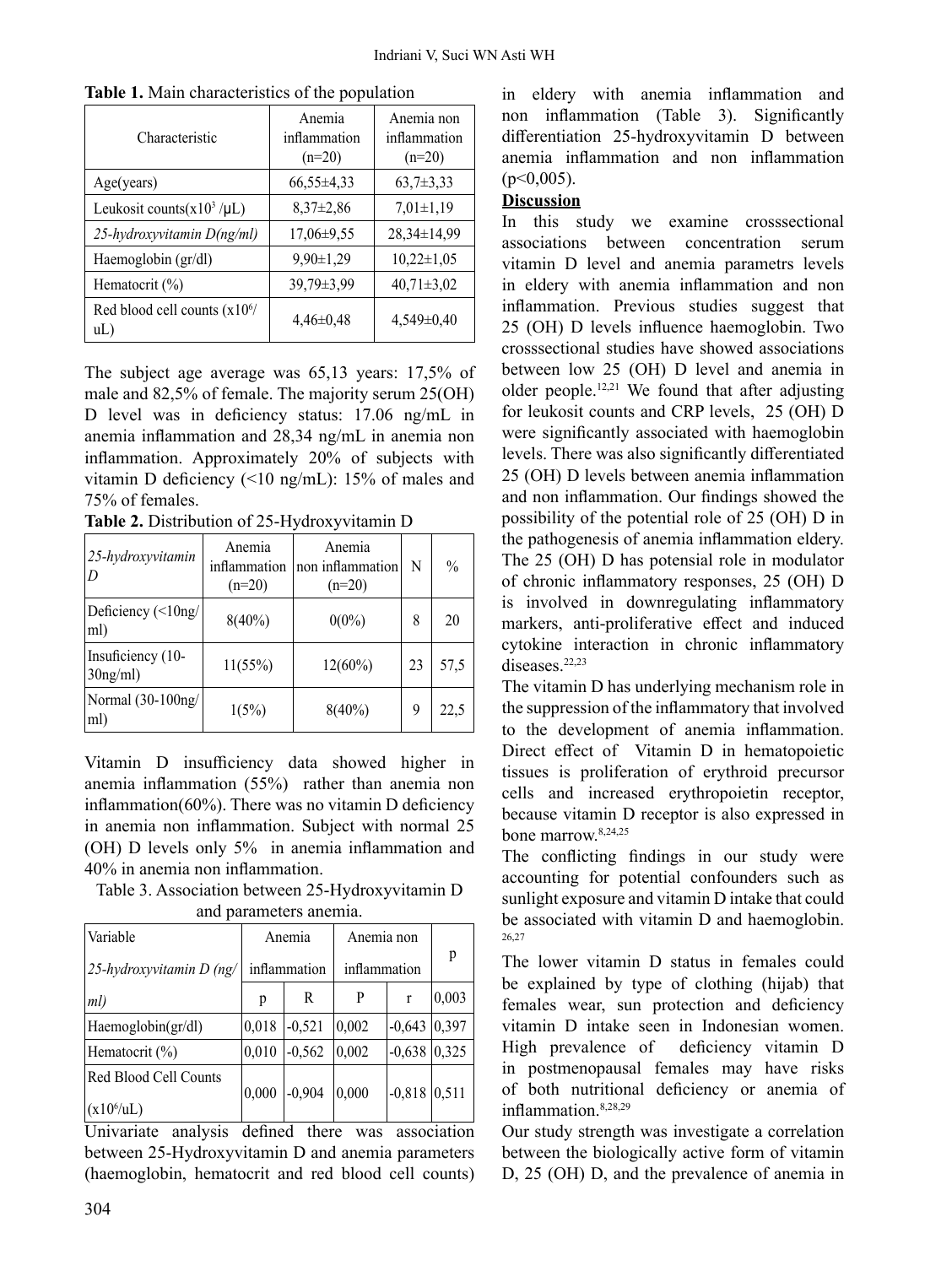eldery population  $\geq 60$  years with differentiation in subtype anemia inflammation and non inflammation. The limitations of our study were cross sectional designs and we did not have any data on iron level and sun exposure to enable us to determine specific subtypes of anemia.

### **Conclusion**

Serum 25(OH)D level were associated with haemoglobin levels, hematocrit and red blood cell counts in eldery with anemia inflammation and non inflammation. This study can showed that vitamin D metabolites may influence anemia, through inflammation pathway.

# **Acknowledgement :**

The authors would like to offer my special thanks to Clinical Pathology Department and GAKI Laboratory of Medical School Diponegoro University for kindly providing technical assistance with this manuscript.